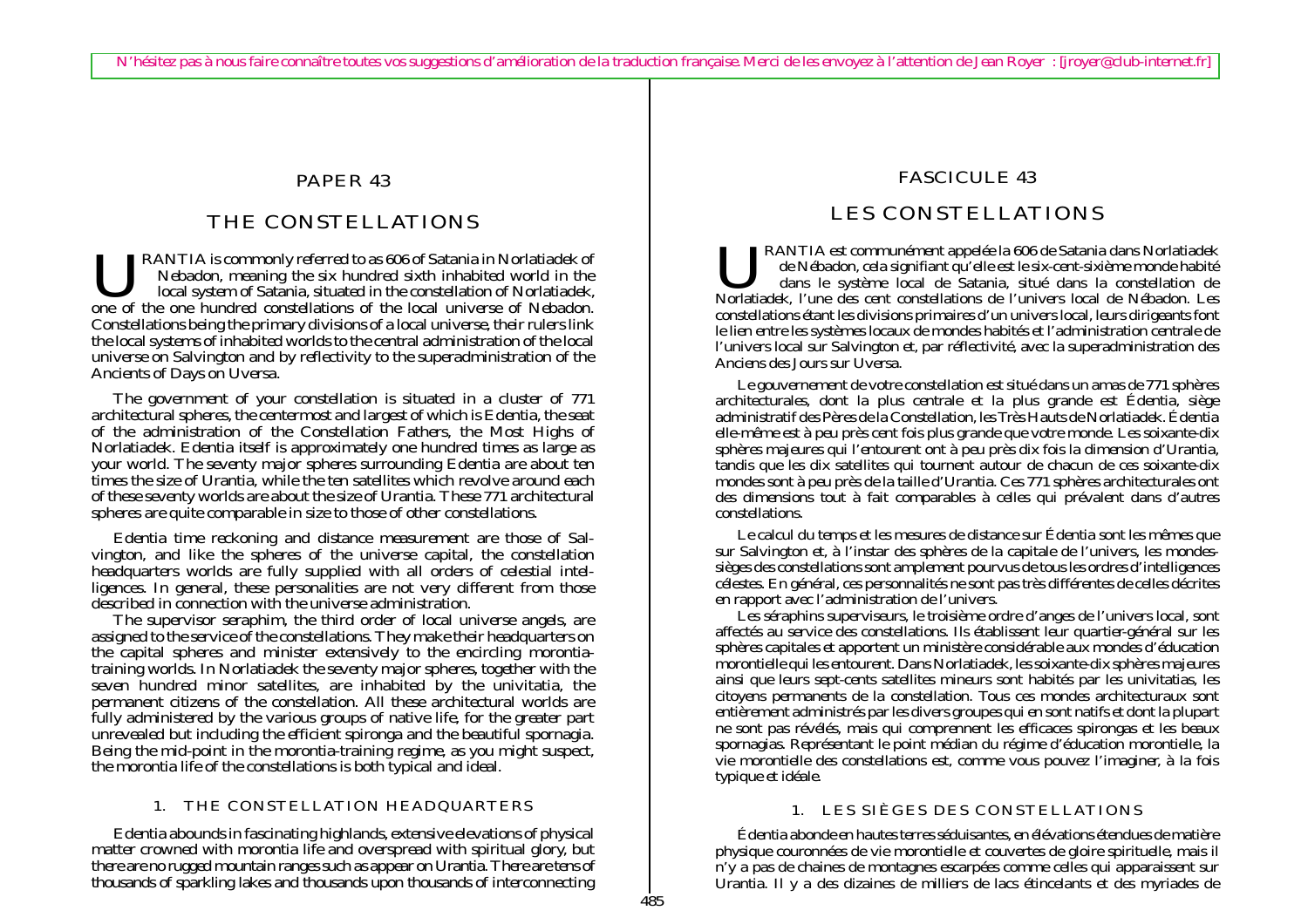streams, but there are no great oceans nor torrential rivers. Only the highlands are devoid of these surface streams.

The water of Edentia and similar architectural spheres is no different from the water of the evolutionary planets. The water systems of such spheres are both surface and subterranean, and the moisture is in constant circulation. Edentia can be circumnavigated via these various water routes, though the chief channel of transportation is the atmosphere. Spirit beings would naturally travel above the surface of the sphere, while the morontia and material beings make use of material and semimaterial means to negotiate atmospheric passage.

Edentia and its associated worlds have a true atmosphere, the usual threegas mixture which is characteristic of such architectural creations, and which embodies the two elements of Urantian atmosphere plus that morontia gas suitable for the respiration of morontia creatures. But while this atmosphere is both material and morontial, there are no storms or hurricanes; neither is there summer nor winter. This absence of atmospheric disturbances and of seasonal variation makes it possible to embellish all outdoors on these especially created worlds.

The Edentia highlands are magnificent physical features, and their beauty is enhanced by the endless profusion of life which abounds throughout their length and breadth. Excepting a few rather isolated structures, these highlands contain no work of creature hands. Material and morontial ornamentations are limited to the dwelling areas. The lesser elevations are the sites of special residences and are beautifully embellished with both biologic and morontia art.

Situated on the summit of the seventh highland range are the resurrection halls of Edentia, wherein awaken the ascending mortals of the secondary modified order of ascension. These chambers of creature reassembly are under the supervision of the Melchizedeks. The first of the receiving spheres of Edentia (like the planet Melchizedek near Salvington) also has special resurrection halls, wherein the mortals of the modified orders of ascension are reassembled.

The Melchizedeks also maintain two special colleges on Edentia. One, the emergency school, is devoted to the study of problems growing out of the Satania rebellion. The other, the bestowal school, is dedicated to the mastery of the new problems arising out of the fact that Michael made his final bestowal on one of the worlds of Norlatiadek. This latter college was established almost forty thousand years ago, immediately after the announcement by Michael that Urantia had been selected as the world for his final bestowal.

The sea of glass, the receiving area of Edentia, is near the administrative center and is encircled by the headquarters amphitheater. Surrounding this area are the governing centers for the seventy divisions of constellation affairs. One half of Edentia is divided into seventy triangular sections, whose boundaries converge at the headquarters buildings of their respective sectors. The remainder of this sphere is one vast natural park, the gardens of God.

During your periodic visits to Edentia, though the entire planet is open to your inspection, most of your time will be spent in that administrative triangle whose number corresponds to that of your current residential world. You will always be welcome as an observer in the legislative assemblies.

The morontia area assigned to ascending mortals resident on Edentia is located in the mid-zone of the thirty-fifth triangle adjoining the headquarters of the finaliters, situated in the thirty-sixth triangle. The general headquarters of rivières qui les relient, mais pas de grands océans ni de fleuves torrentiels. Seules

les hautes terres sont dépourvues de cours d'eau à leur surface. L'eau d'Édentia et des sphères architecturales similaires n'est pas différente de celle des planètes évolutionnaires. Les systèmes hydrauliques de ces sphères sont à la fois superficiels et souterrains, et l'humidité circule constamment. On peut naviguer autour d'Édentia en suivant les diverses routes aquatiques, mais la principale voie de transport est l'atmosphère. Les êtres spirituels voyagent naturellement au-dessus de la surface de la sphère, tandis que les êtres morontiels et physiques

se servent de moyens matériels et semi-matériels pour traverser l'atmosphère. Édentia et ses mondes associés ont une vraie atmosphère, le mélange habituel de trois gaz, caractéristique des créations architecturales, qui comprend les deux éléments de l'atmosphère urantienne plus le gaz morontiel convenant à la respiration des créatures morontielles. Mais, bien que cette atmosphère soit à la fois matérielle et morontielle, il ne s'y produit ni orages ni ouragans, et il n'y a pas non plus d'étés ni d'hivers. Cette absence de troubles atmosphériques et de variations saisonnières permet d'embellir tous les extérieurs sur ces mondes spécialement créés. Les hautes terres d'Édentia présentent une topographie physique magnifique,

dont la beauté est rehaussée par la profusion sans fin de vie qui abonde dans toute leur longueur et leur largeur. À part quelques structures plutôt isolées, ces hautes terres ne contiennent aucune construction due à la main des créatures. Les ornementations matérielles et morontielles sont limitées aux zones d'habitation. Les collines sont les sites de résidences spéciales et sont magnifiquement embellies par des oeuvres d'art biologiques et morontielles.

Au sommet de la septième chaine de hautes terres se trouvent les salles de résurrection d'Édentia, dans lesquelles se réveillent les mortels ascendants appartenant à l'ordre modifié secondaire d'ascension. Ces chambres de réassemblage des créatures sont placées sous la supervision des Melchizédeks. La première des sphères réceptrices d'Édentia (comme la planète Melchizédek près de Salvington) possède aussi des salles de résurrection spéciales où l'on réassemble les mortels des ordres d'ascension modifiés.

Les Melchizédeks entretiennent aussi sur Édentia deux collèges spéciaux. L'un, l'école d'urgence, est consacré à l'étude des problèmes posés par la rébellion de Satania. L'autre, l'école d'effusion, est dédié à la connaissance approfondie des nouveaux problèmes résultant du fait que Micaël a effectué son effusion finale sur l'un des mondes de Norlatiadek. Ce dernier collège fut établi il y a presque quarante- mille ans, immédiatement après que Micaël eut annoncé qu'Urantia avait été choisie comme monde de son effusion finale.

La mer de verre, l'aire réceptrice d'Édentia, est proche du centre administratif et entourée par l'amphithéâtre du quartier général. Autour de cette zone se trouvent les centres gouvernementaux pour les soixante-dix divisions des affaires de la constellation. Une moitié d'Édentia est divisée en soixante-dix sections triangulaires dont les frontières convergent aux bâtiments du siège de leurs secteurs

respectifs. Le reste forme un seul immense parc naturel, les jardins de Dieu. Lors de vos visites périodiques à Édentia, la planète tout entière sera ouverte à votre inspection, mais vous passerez la majeure partie de votre temps dans le triangle administratif dont le numéro correspond à celui du monde de votre résidence habituelle. Vous serez toujours bienvenu comme observateur dans les

La zone morontielle affectée aux mortels ascendants résidant sur Édentia est située dans la région médiane du trente-cinquième triangle, contigu au quartier général des finalitaires situé dans le trente-sixième. Le siège principal des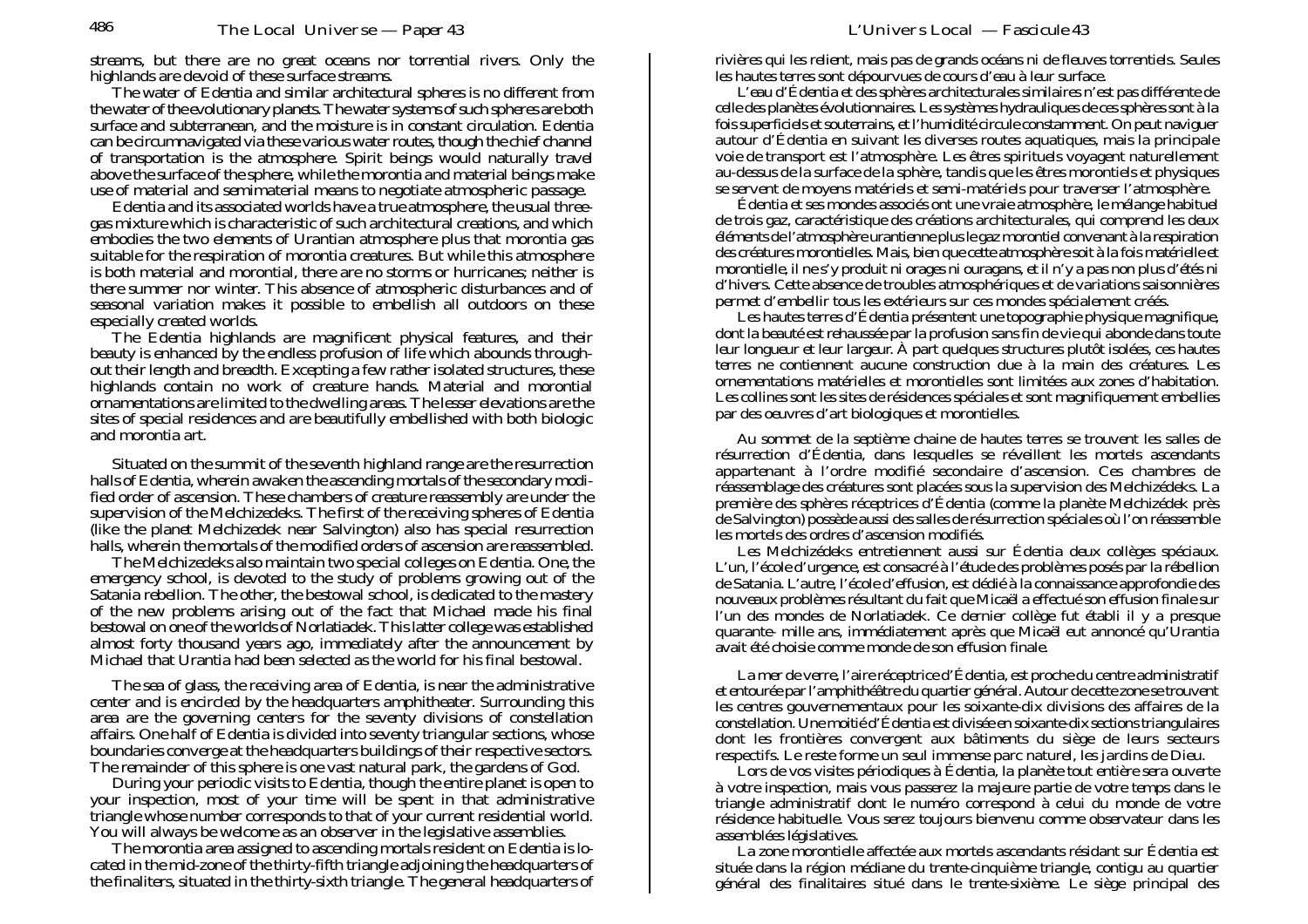the univitatia occupies an enormous area in the mid-region of the thirtyfourth triangle immediately adjoining the residential reservation of the morontia citizens. From these arrangements it may be seen that provision is made for the accommodation of at least seventy major divisions of celestial life, and also that each of these seventy triangular areas is correlated with some one of the seventy major spheres of morontia training.

The Edentia sea of glass is one enormous circular crystal about one hundred miles in circumference and about thirty miles in depth. This magnificent crystal serves as the receiving field for all transport seraphim and other beings arriving from points outside the sphere; such a sea of glass greatly facilitates the landing of transport seraphim.

A crystal field on this order is found on almost all architectural worlds; and it serves many purposes aside from its decorative value, being utilized for portraying superuniverse reflectivity to assembled groups and as a factor in the energy-transformation technique for modifying the currents of space and for adapting other incoming physical-energy streams.

#### 2. THE CONSTELLATION GOVERNMENT

The constellations are the autonomous units of a local universe, each constellation being administered according to its own legislative enactments. When the courts of Nebadon sit in judgment on universe affairs, all internal matters are adjudicated in accordance with the laws prevailing in the constellation concerned. These judicial decrees of Salvington, together with the legislative enactments of the constellations, are executed by the administrators of the local systems.

Constellations thus function as the legislative or lawmaking units, while the local systems serve as the executive or enforcement units. The Salvington government is the supreme judicial and co-ordinating authority.

While the supreme judicial function rests with the central administration of a local universe, there are two subsidiary but major tribunals at the headquarters of each constellation, the Melchizedek council and the court of the Most High.

All judicial problems are first reviewed by the council of the Melchizedeks. Twelve of this order who have had certain requisite experience on the evolutionary planets and on the system headquarters worlds are empowered to review evidence, digest pleas, and formulate provisional verdicts, which are passed on to the court of the Most High, the reigning Constellation Father. The mortal division of this latter tribunal consists of seven judges, all of whom are ascendant mortals. The higher you ascend in the universe, the more certain you are to be judged by those of your own kind.

The constellation legislative body is divided into three groups. The legislative program of a constellation originates in the lower house of ascenders, a group presided over by a finaliter and consisting of one thousand representative mortals. Each system nominates ten members to sit in this deliberative assembly. On Edentia this body is not fully recruited at the present time.

The mid-chamber of legislators is composed of the seraphic hosts and their associates, other children of the local universe Mother Spirit. This group numbers one hundred and is nominated by the supervising personalities who preside quatrième triangle, immédiatement contigu à la réserve résidentielle des citoyens morontiels. D'après ces arrangements, on peut voir que les dispositions ont été prises pour loger au moins soixante-dix divisions majeures de la vie céleste, et aussi que chacune des soixante-dix zones triangulaires est reliée à l'une des

La mer de verre d'Édentia est formée d'un seul immense cristal circulaire d'environ cent-soixante kilomètres de circonférence et d'environ cinquante kilomètres de profondeur. Ce magnifique cristal sert de champ d'accueil pour tous les séraphins transporteurs et autres êtres arrivant de points extérieurs à la sphère. Cette mer de verre facilite grandement l'atterrissage des séraphins transporteurs.

On trouve un champ de cristal de cet ordre sur à peu près tous les mondes architecturaux. En dehors de sa valeur décorative, il sert à de nombreuses fins. On l'utilise pour dépeindre la réflectivité superuniverselle à des groupes assemblés, et comme facteur, dans la technique de transformation de l'énergie, pour modifier les courants de l'espace et pour adapter d'autres courants d'énergie physique arrivant sur le monde architectural en question.

# 2. LE GOUVERNEMENT DE LA CONSTELLATION

Les constellations sont les unités autonomes d'un univers local, chaque constellation étant administrée selon ses propres textes législatifs. Quand les tribunaux de Nébadon siègent pour régler les affaires de l'univers, toutes les questions intérieures sont jugées selon les lois en vigueur dans la constellation intéressée. Les décrets judiciaires de Salvington ainsi que les textes législatifs des constellations sont appliqués par les administrateurs des systèmes locaux.

Ainsi, les constellations fonctionnent en tant qu'unités législatives ou ordonnatrices de lois, tandis que les systèmes locaux servent d'unités appliquant ou imposant ces lois. Le gouvernement de Salvington est la suprême autorité judiciaire et coordonnatrice.

Bien que la fonction judiciaire suprême repose sur l'administration centrale de l'univers local, il existe deux tribunaux subsidiaires, mais majeurs, au siège de chaque constellation, le conseil Melchizédek et la cour du Très Haut.

Tous les problèmes judiciaires sont d'abord passés en revue par le conseil des Melchizédeks. Douze membres de cet ordre qui ont acquis, sur les planètes évolutionnaires et les mondes-sièges des systèmes, une certaine expérience nécessaire, ont le pouvoir d'examiner les preuves, de résumer les plaidoyers et de formuler des verdicts provisoires qui sont transmis à la cour du Très Haut, le Père régnant de la Constellation. Le département des affaires mortelles dans ce dernier tribunal est composé de sept juges qui sont tous des mortels ascendants. Plus vous vous élevez dans l'univers, plus vous êtes certain d'être jugé par des personnes de votre espèce.

Le corps législatif de la constellation est divisé en trois groupes. Le programme législatif d'une constellation prend sa source dans la chambre basse des ascendeurs, groupe présidé par un finalitaire et composé de mille mortels représentatifs. Chaque système nomme dix membres pour siéger à cette assemblée délibérative. Sur Édentia, ce corps n'est pas présentement au complet.

La chambre médiane des législateurs est issue des armées séraphiques et de leurs associés, d'autres enfants de l'Esprit-Mère de l'univers local. Ce groupe comporte cent membres nommés par les personnalités supervisantes qui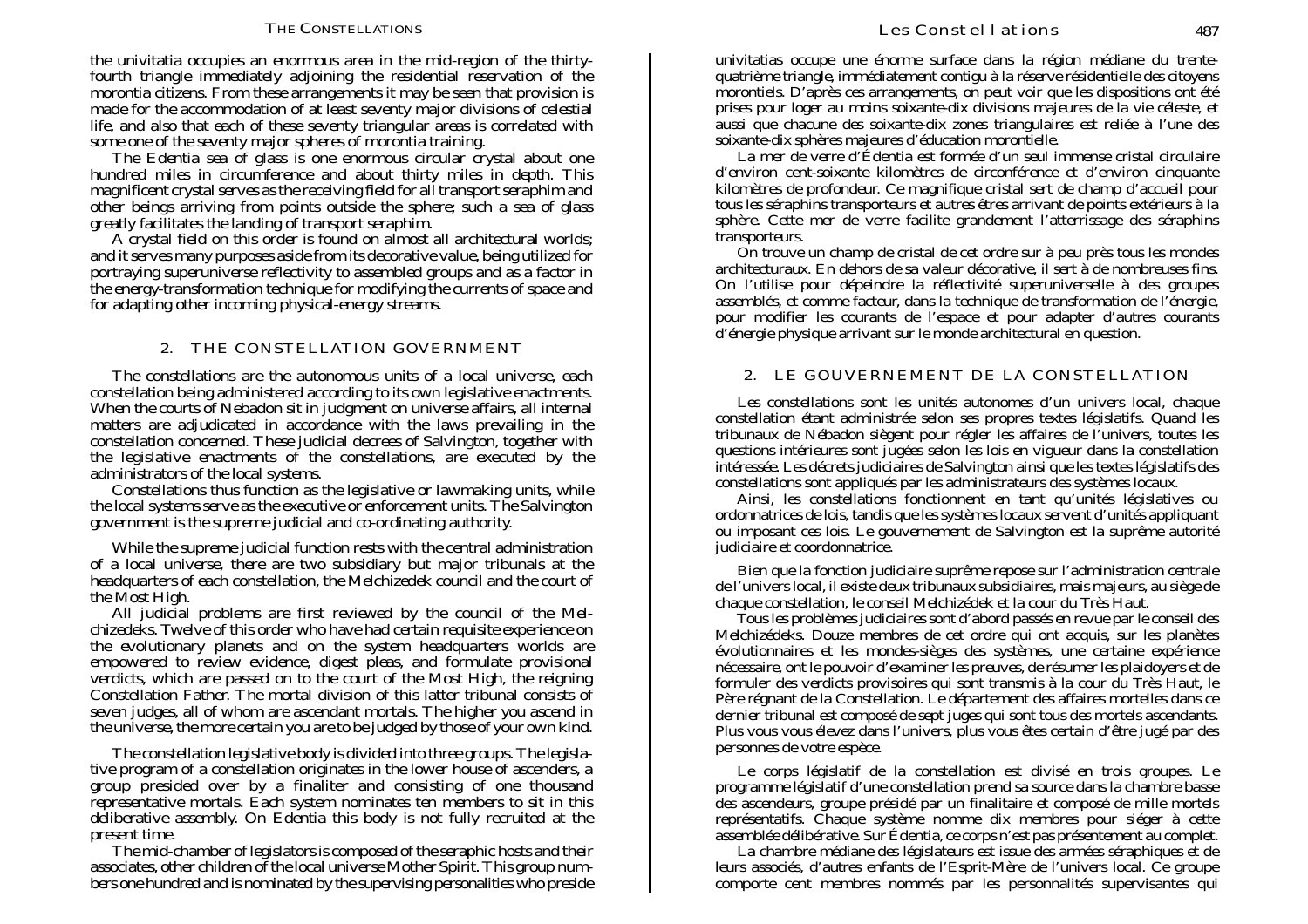over the various activities of such beings as they function within the constellation.

The advisory or highest body of constellation legislators consists of the house of peers—the house of the divine Sons. This corps is chosen by the Most High Fathers and numbers ten. Only Sons of special experience may serve in this upper house. This is the fact-finding and timesaving group which very effectively serves both of the lower divisions of the legislative assembly.

The combined council of legislators consists of three members from each of these separate branches of the constellation deliberative assembly and is presided over by the reigning junior Most High. This group sanctions the final form of all enactments and authorizes their promulgation by the broadcasters. The approval of this supreme commission renders legislative enactments the law of the realm; their acts are final. The legislative pronouncements of Edentia constitute the fundamental law of all Norlatiadek.

# 3. THE MOST HIGHS OF NORLATIADEK

The rulers of the constellations are of the Vorondadek order of local universe sonship. When commissioned to active duty in the universe as constellation rulers or otherwise, these Sons are known as the *Most Highs* since they embody the highest administrative wisdom, coupled with the most farseeing and intelligent loyalty, of all the orders of the Local Universe Sons of God. Their personal integrity and their group loyalty have never been questioned; no disaffection of the Vorondadek Sons has ever occurred in Nebadon.

At least three Vorondadek Sons are commissioned by Gabriel as the Most Highs of each of the Nebadon constellations. The presiding member of this trio is known as the *Constellation Father* and his two associates as the *senior Most High* and the *junior Most High.* A Constellation Father reigns for ten thousand standard years (about 50,000 Urantia years), having previously served as junior associate and as senior associate for equal periods.

The Psalmist knew that Edentia was ruled by three Constellation Fathers and accordingly spoke of their abode in the plural: "There is a river, the streams whereof shall make glad the city of God, the most holy place of the tabernacles of the Most Highs."

Down through the ages there has been great confusion on Urantia regarding the various universe rulers. Many later teachers confused their vague and indefinite tribal deities with the Most High Fathers. Still later, the Hebrews merged all of these celestial rulers into a composite Deity. One teacher understood that the Most Highs were not the Supreme Rulers, for he said, "He who dwells in the secret place of the Most High shall abide under the shadow of the Almighty." In the Urantia records it is very difficult at times to know exactly who is referred to by the term "Most High." But Daniel fully understood these matters. He said, "The Most High rules in the kingdom of men and gives it to whomsoever he will."

The Constellation Fathers are little occupied with the individuals of an inhabited planet, but they are closely associated with those legislative and lawmaking functions of the constellations which so greatly concern every mortal *race* and national *group* of the inhabited worlds.

président aux diverses activités de ces êtres alors qu'ils sont en fonction dans la constellation.

Le corps consultatif ou supérieur des législateurs de la constellation est la chambre des pairs—la chambre des Fils divins. Ce corps est choisi par les Très Hauts Pères et comprend dix membres. Seuls peuvent servir dans cette chambre haute des Fils spécialement expérimentés. C'est le groupe qui établit les faits, économise le temps et sert très efficacement les deux divisions inférieures de l'assemblée législative.

Le conseil conjugué des législateurs est composé de trois membres de chacune de ces branches distinctes de l'assemblée délibérative de la constellation, et il est présidé par le Très Haut junior régnant. Ce groupe sanctionne la forme définitive de tous les textes et autorise leur promulgation par les télédiffuseurs. L'approbation de la commission suprême transforme les textes législatifs en lois du royaume ; ses décrets sont finals. Les promulgations législatives d'Édentia constituent la loi fondamentale de tout Norlatiadek.

# 3. LES TRÈS HAUTS DE NORLATIADEK

Les dirigeants des constellations appartiennent à l'ordre Vorondadek de filiation de l'univers local. Quand ils sont chargés d'un service actif dans l'univers comme chefs de constellations ou autrement, ces Fils sont connus sous le nom de *Très Hauts*, car ils incorporent la plus haute sagesse administrative doublée de la loyauté la plus clairvoyante et la plus intelligente parmi tous les ordres de Fils de Dieu de l'Univers Local. Leur intégrité personnelle et leur loyauté de groupe n'ont jamais été mises en question. Jamais aucune désaffection de Fils Vorondadeks ne s'est produite dans Nébadon.

Trois Fils Vorondadeks au moins sont commissionnés par Gabriel comme Très Hauts de chacune des constellations de Nébadon. Celui qui préside ce trio s'appelle le *Père de la Constellation,* et ses deux associés, le *Très Haut senior* et le *Très Haut junior*. Un Père de Constellation règne pendant dix-mille années standard (environ 50.000 ans d'Urantia) après avoir servi comme associé junior

Le Psalmiste savait qu'Édentia était gouvernée par trois Pères de Constellations et, en conséquence, parlait de leurs demeures au pluriel: " Il existe un fleuve dont les eaux réjouiront la cité de Dieu, le lieu le plus saint des tabernacles des Très Hauts. "

Tout au long des âges, la confusion a été grande sur Urantia au sujet des divers dirigeants de l'univers. Beaucoup d'éducateurs ultérieurs confondirent avec les Pères Très Hauts leurs vagues déités tribales mal définies. Plus tard encore, les Hébreux fusionnèrent tous les dirigeants célestes en une Déité composite. Un éducateur comprit que les Très Hauts n'étaient pas les Chefs Suprêmes, car il dit : " Celui qui habite la demeure secrète du Très Haut logera à l'ombre du Tout-Puissant. " Dans les annales d'Urantia, il est parfois très difficile de savoir exactement qui l'on désigne par le terme " Très Haut ". Mais Daniel comprenait fort bien ces questions. Il dit " Le Très Haut règne dans le royaume des hommes et le donne à qui il veut. "

Les Pères des Constellations s'occupent très peu des individus habitant une planète, mais sont étroitement associés aux fonctions législatives des constellations, qui intéressent de si près chaque *race* mortelle et chaque *groupe* national des mondes habités.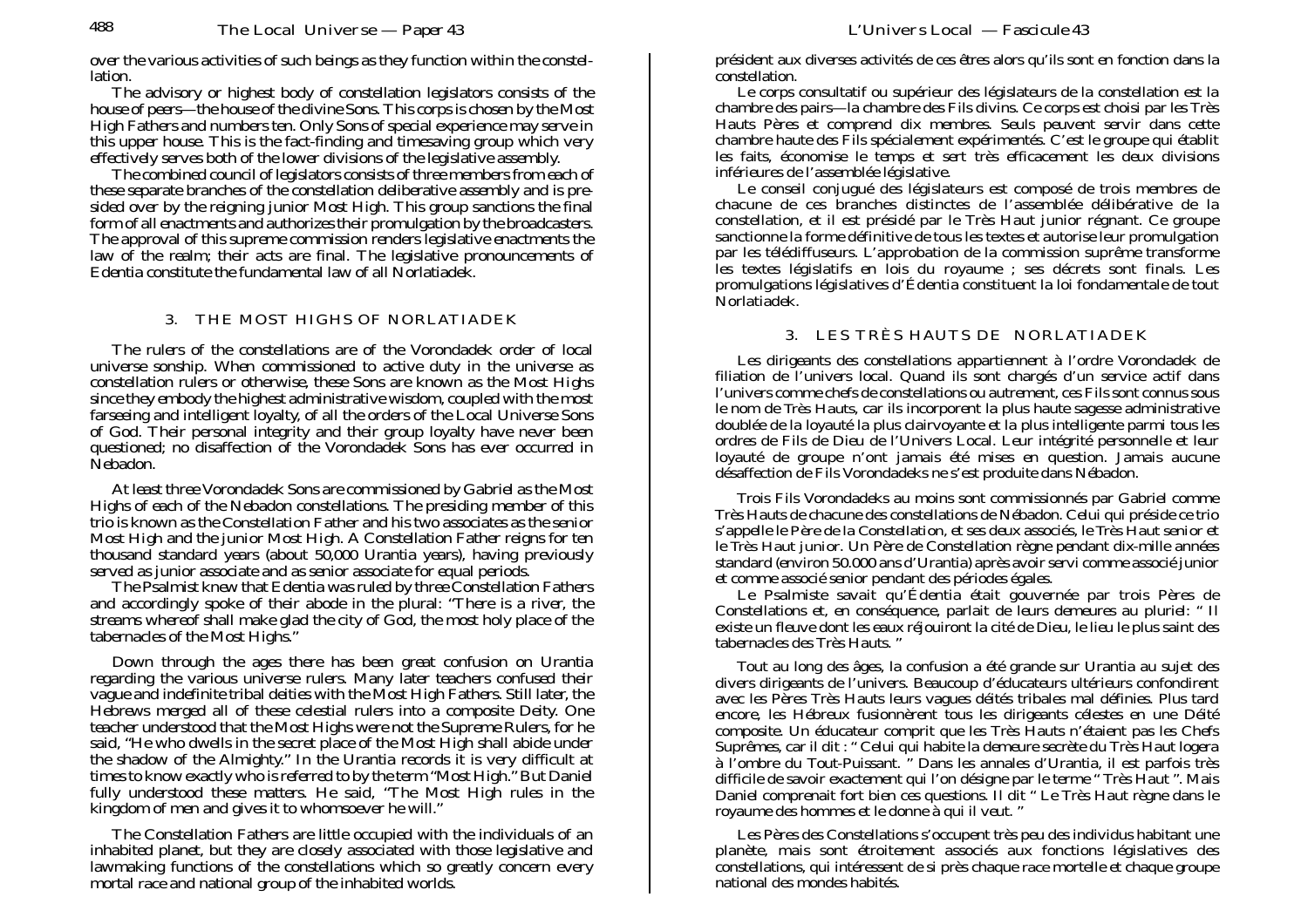Although the constellation regime stands between you and the universe administration, as individuals you would ordinarily be little concerned with the constellation government. Your great interest would normally center in the local system, Satania; but temporarily, Urantia is closely related to the constellation rulers because of certain system and planetary conditions growing out of the Lucifer rebellion.

The Edentia Most Highs seized certain phases of planetary authority on the rebellious worlds at the time of the Lucifer secession. They have continued to exercise this power, and the Ancients of Days long since confirmed this assumption of control over these wayward worlds. They will no doubt continue to exercise this assumed jurisdiction as long as Lucifer lives. Much of this authority would ordinarily, in a loyal system, be invested in the System Sovereign.

But there is still another way in which Urantia became peculiarly related to the Most Highs. When Michael, the Creator Son, was on his terminal bestowal mission, since the successor of Lucifer was not in full authority in the local system, all Urantia affairs which concerned the Michael bestowal were immediately supervised by the Most Highs of Norlatiadek.

#### 4. MOUNT ASSEMBLY—THE FAITHFUL OF DAYS

The most holy mount of assembly is the dwelling place of the Faithful of Days, the representative of the Paradise Trinity who functions on Edentia.

This Faithful of Days is a Trinity Son of Paradise and has been present on Edentia as the personal representative of Immanuel since the creation of the headquarters world. Ever the Faithful of Days stands at the right hand of the Constellation Fathers to counsel them, but never does he proffer advice unless it is asked for. The high Sons of Paradise never participate in the conduct of the affairs of a local universe except upon the petition of the acting rulers of such domains. But all that a Union of Days is to a Creator Son, a Faithful of Days is to the Most Highs of a constellation.

The residence of the Edentia Faithful of Days is the constellation center of the Paradise system of extrauniverse communication and intelligence. These Trinity Sons, with the staffs of Havona and Paradise personalities, in liaison with the supervising Union of Days, are in direct and constant communication with their order throughout all the universes, even to Havona and Paradise.

The most holy mount is exquisitely beautiful and marvelously appointed, but the actual residence of the Paradise Son is modest in comparison with the central abode of the Most Highs and the surrounding seventy structures comprising the residential unit of the Vorondadek Sons. These appointments are exclusively residential; they are entirely separate from the extensive administrative headquarters buildings wherein the affairs of the constelation are transacted.

The residence of the Faithful of Days on Edentia is located to the north of these residences of the Most Highs and is known as the "mount of Paradise assembly." On this consecrated highland the ascending mortals periodically assemble to hear this Son of Paradise tell of the long and intriguing journey of progressing mortals through the one billion perfection worlds of Havona and on to the indescribable delights of Paradise. And it is at these special gatherings on Mount Assembly that the morontia mortals become more fully acquainted with the various groups of personalities of origin in the central universe.

Bien que le régime de la constellation s'interpose entre vous et l'administration de l'univers local, vous prêteriez assez peu attention, en temps ordinaire, au gouvernement de votre constellation. Votre intérêt se concentrerait principalement sur votre système local, Satania. Mais Urantia est temporairement en liaison étroite avec les chefs de sa constellation à cause de certaines conditions systémiques et planétaires provenant de la rébellion de Lucifer. Lors de la sécession de Lucifer, les Très Hauts d'Édentia se sont emparés de

certaines phases de l'autorité planétaire sur les mondes rebelles. Ils ont continué à exercer ce pouvoir, et les Anciens des Jours ont confirmé depuis longtemps qu'ils pouvaient assumer le contrôle de ces mondes indociles. Les Très Hauts continueront certainement d'exercer cette juridiction, qu'ils ont assumée, tant que Lucifer vivra. Dans un système loyal, une grande partie de cette autorité serait normalement dévolue au Souverain du Système.

Mais Urantia est encore reliée spécialement aux Très Hauts d'une autre manière. Pendant que Micaël, le Fils Créateur, effectuait sa mission terminale d'effusion, le successeur de Lucifer ne disposait pas d'une pleine autorité dans le système local, et toutes les affaires d'Urantia concernant l'effusion de Micaël furent immédiatement supervisées par les Très Hauts de Norlatiadek.

#### 4. LE MONT DE L'ASSEMBLÉE—LE FIDÈLE DES JOURS

Le très saint mont de l'assemblée est le lieu d'habitation du Fidèle des Jours, le représentant de la Trinité du Paradis en fonction sur Édentia.

Ce Fidèle des Jours est un Fils de la Trinité du Paradis qui séjourne sur Édentia comme représentant personnel d'Emmanuel depuis la création de ce monde-siège. Le Fidèle des Jours se tient toujours à la droite des Pères de la Constellation pour les conseiller, mais ne formule jamais d'avis à moins d'en avoir été prié. Les Fils élevés du Paradis ne participent jamais à la conduite des affaires d'un univers local, sauf sur la demande des dirigeants en exercice de ces domaines. Mais un Fidèle des Jours est pour les Très Hauts d'une constellation tout ce qu'est un Union des Jours pour un Fils Créateur. La résidence du Fidèle des Jours d'Édentia est, pour la constellation, le centre

du système paradisiaque de communications et de renseignements extérieurs à l'univers local. Ces Fils de la Trinité avec leurs états-majors de personnalités du Paradis et de Havona, en liaison avec l'Union des Jours superviseur, sont en communication directe et constante avec les membres de leur ordre dans tous les univers, même jusqu'à Havona et au Paradis.

Le très saint mont est délicieusement beau et merveilleusement agencé, mais la résidence effective du Fils du Paradis est modeste en comparaison de la demeure centrale des Très Hauts et de son entourage de soixante-dix édifices composant l'habitat des Fils Vorondadeks. Ces installations sont exclusivement résidentielles et entièrement séparées des vastes bâtiments administratifs du

La résidence du Fidèle des Jours sur Édentia est située au nord des demeures des Très Hauts et elle est connue sous le nom de " mont de l'assemblée du Paradis ". Sur ces hautes terres consacrées, les mortels ascendants se réunissent périodiquement pour écouter ce Fils du Paradis raconter le long et surprenant voyage des mortels en progrès qui passent par le milliard de mondes de perfection de Havona pour atteindre les délices indescriptibles du Paradis. Et c'est au cours de ces réunions spéciales sur le Mont de l'assemblée que les mortels morontiels font plus complètement connaissance avec les divers groupes de personnalités originaires de l'univers central.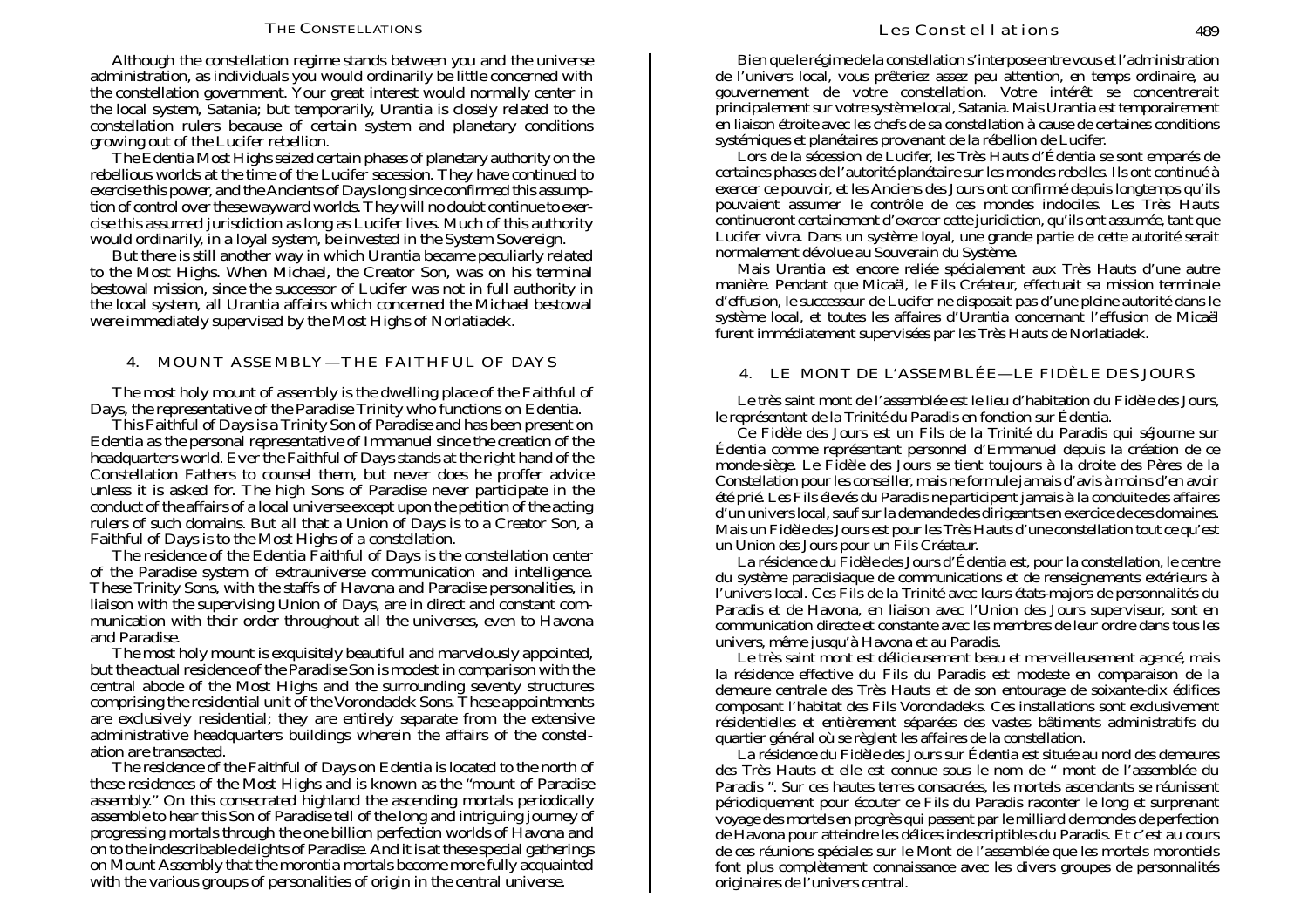The traitorous Lucifer, onetime sovereign of Satania, in announcing his claims to increased jurisdiction, sought to displace all superior orders of sonship in the governmental plan of the local universe. He purposed in his heart, saying: "I will exalt my throne above the Sons of God; I will sit upon the mount of assembly in the north; I will be like the Most High."

The one hundred System Sovereigns come periodically to the Edentia conclaves which deliberate on the welfare of the constellation. After the Satania rebellion the archrebels of Jerusem were wont to come up to these Edentia councils just as they had on former occasions. And there was found no way to stop this arrogant effrontery until after the bestowal of Michael on Urantia and his subsequent assumption of unlimited sovereignty throughout all Nebadon. Never, since that day, have these instigators of sin been permitted to sit in the Edentia councils of the loyal System Sovereigns.

That the teachers of olden times knew of these things is shown by the record: "And there was a day when the Sons of God came to present themselves before the Most Highs, and Satan came also and presented himself among them." And this is a statement of fact regardless of the connection in which it chances to appear.

Since the triumph of Christ, all Norlatiadek is being cleansed of sin and rebels. Sometime before Michael's death in the flesh the fallen Lucifer's associate, Satan, sought to attend such an Edentia conclave, but the solidification of sentiment against the archrebels had reached the point where the doors of sympathy were so well-nigh universally closed that there could be found no standing ground for the Satania adversaries. When there exists no open door for the reception of evil, there exists no opportunity for the entertainment of sin. The doors of the hearts of all Edentia closed against Satan; he was unanimously rejected by the assembled System Sovereigns, and it was at this time that the Son of Man "beheld Satan fall as lightning from heaven."

Since the Lucifer rebellion a new structure has been provided near the residence of the Faithful of Days. This temporary edifice is the headquarters of the Most High liaison, who functions in close touch with the Paradise Son as adviser to the constellation government in all matters respecting the policy and attitude of the order of Days toward sin and rebellion.

# 5. THE EDENTIA FATHERS SINCE THE LUCIFER REBELLION

The rotation of the Most Highs on Edentia was suspended at the time of the Lucifer rebellion. We now have the same rulers who were on duty at that time. We infer that no change in these rulers will be made until Lucifer and his associates are finally disposed of.

The present government of the constellation, however, has been expanded to include twelve Sons of the Vorondadek order. These twelve are as follows:

1. The Constellation Father. The present Most High ruler of Norlatiadek is number 617,318 of the Vorondadek series of Nebadon. He saw service in many constellations throughout our local universe before taking up his Edentia responsibilities.

2. The senior Most High associate.

Quand le traitre Lucifer, jadis souverain de Satania, annonça ses prétentions à une juridiction plus étendue, il cherchait à évincer tous les ordres supérieurs de filiation dans le plan gouvernemental de l'univers local. Il en avait l'intention dans son cœur en disant : " J'exalterai mon trône au-dessus des Fils de Dieu ; je siègerai sur le mont de l'assemblée au nord ; je serai semblable au Très Haut. "

Les cent Souverains de Systèmes se rendent périodiquement aux conclaves d'Édentia qui délibèrent sur le bien-être de la constellation. Après la rébellion de conseils d'Édentia comme ils l'avaient fait précédemment. Aucun moyen ne fut trouvé pour mettre fin à cette arrogante effronterie. Il fallut attendre que Micaël eût terminé son effusion sur Urantia et assumé ensuite la souveraineté illimitée sur tout Nébadon. Depuis ce jour-là, jamais ces instigateurs de péché ne furent autorisés à siéger avec les loyaux Souverains de Systèmes dans les conseils d'Édentia.

Les éducateurs des anciens temps connaissaient ces choses comme le montrent les annales : " Et il y eut un jour où les Fils de Dieu vinrent se présenter devant les Très Hauts, et Satan vint aussi et se présenta parmi eux. " Ceci est l'énoncé d'un fait sans qu'il y ait lieu de se préoccuper de son rapport avec le texte où il se trouve.

Depuis le triomphe du Christ, tout Norlatiadek est en passe d'être débarrassé du péché et des rebelles. Quelque temps avant la mort physique de Micaël, Satan, l'associé de Lucifer déchu, tenta d'assister à un tel conclave d'Édentia, mais le sentiment des autres membres contre les archirebelles s'était concrétisé au point que les portes de la sympathie leur furent à peu près universellement fermées, et que les adversaires de Satania ne trouvèrent aucun emplacement où se tenir. Quand nulle porte n'est ouverte pour recevoir le mal, il n'existe aucune occasion d'entretenir le péché. Les portes des cœurs de tout Édentia se fermèrent devant Satan. Il fut unanimement rejeté par les Souverains de Système assemblés, et c'est alors que le Fils de l'Homme " vit Satan tomber du ciel comme un éclair ".

Depuis la rébellion de Lucifer, un nouveau bâtiment a été construit près de la résidence du Fidèle des Jours. Cet édifice temporaire est le siège de l'agent de liaison du Très Haut, qui opère en contact étroit avec le Fils du Paradis comme consultant auprès du gouvernement de la constellation pour toutes les questions concernant la politique et l'attitude de l'ordre des Jours envers le péché et la rébellion.

# 5. LES PÈRES D'ÉDENTIA DEPUIS LA RÉBELLION DE LUCIFER

La permutation des Très Hauts sur Édentia fut suspendue lors de la rébellion de Lucifer. Ceux qui nous dirigent aujourd'hui sont les mêmes qui étaient en place alors. Nous en inférons que ces chefs ne seront pas changés avant que le cas de Lucifer et de ses associés ait été définitivement réglé.

Le présent gouvernement de la constellation a toutefois été élargi pour inclure douze Fils de l'ordre des Vorondadeks. Ces douze sont les suivants :

1. Le Père de la Constellation. Le Très Haut chef actuel de Norlatiadek porte le numéro 617.318 de la série Vorondadek de Nébadon. Il a passé par le service de beaucoup de constellations dans notre univers local avant de prendre la responsabilité d'Édentia.

2. Le Très Haut associé senior.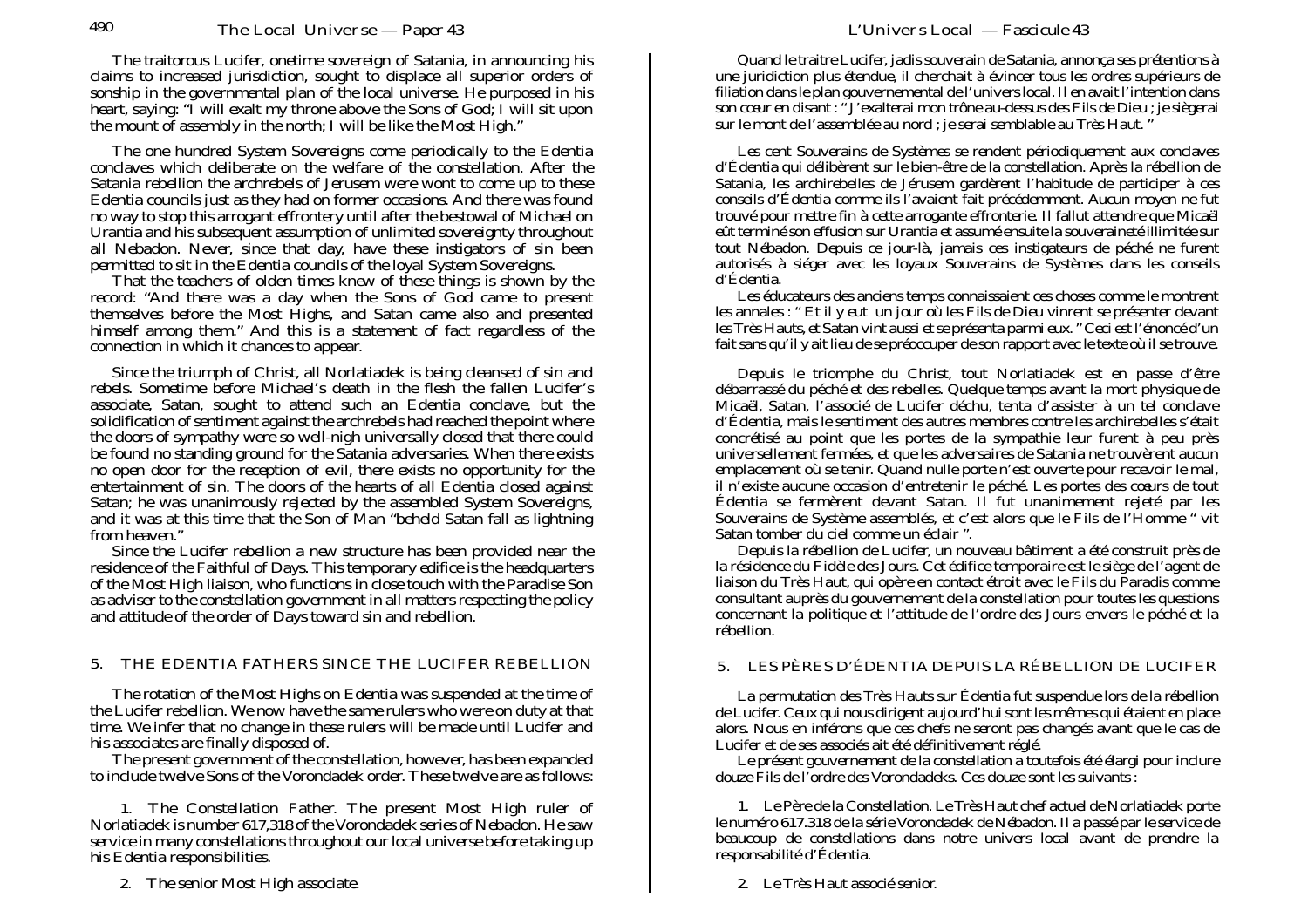3. The junior Most High associate.

4. The Most High adviser, the personal representative of Michael since his attainment of the status of a Master Son.

5. The Most High executive, the personal representative of Gabriel stationed on Edentia ever since the Lucifer rebellion.

6. The Most High chief of planetary observers, the director of the Vorondadek observers stationed on the isolated worlds of Satania.

7. The Most High referee, the Vorondadek Son intrusted with the duty of adjusting all difficulties consequential to rebellion within the constellation.

8. The Most High emergency administrator, the Vorondadek Son charged with the task of adapting the emergency enactments of the Norlatiadek legislature to the rebellion-isolated worlds of Satania.

9. The Most High mediator, the Vorondadek Son assigned to harmonize the special bestowal adjustments on Urantia with the routine administration of the constellation. The presence of certain archangel activities and numerous other irregular ministrations on Urantia, together with the special activities of the Brilliant Evening Stars on Jerusem, necessitates the functioning of this Son.

10. The Most High judge-advocate, the head of the emergency tribunal devoted to the adjustment of the special problems of Norlatiadek growing out of the confusion consequent upon the Satania rebellion.

11. The Most High liaison, the Vorondadek Son attached to the Edentia rulers but commissioned as a special counselor with the Faithful of Days regarding the best course to pursue in the management of problems pertaining to rebellion and creature disloyalty.

12. The Most High director, the president of the emergency council of Edentia. All personalities assigned to Norlatiadek because of the Satania upheaval constitute the emergency council, and their presiding officer is a Vorondadek Son of extraordinary experience.

And this takes no account of the numerous Vorondadeks, envoys of Nebadon constellations, and others who are also resident on Edentia.

Ever since the Lucifer rebellion the Edentia Fathers have exercised a special care over Urantia and the other isolated worlds of Satania. Long ago the prophet recognized the controlling hand of the Constellation Fathers in the affairs of nations. "When the Most High divided to the nations their inheritance, when he separated the sons of Adam, he set the bounds of the people."

Every quarantined or isolated world has a Vorondadek Son acting as an observer. He does not participate in planetary administration except when ordered by the Constellation Father to intervene in the affairs of the nations. Actually it is this Most High observer who "rules in the kingdoms of men." Urantia is one of the isolated worlds of Norlatiadek, and a Vorondadek observer has been stationed on the planet ever since the Caligastia betrayal. When Machiventa Melchizedek ministered in semimaterial form on Urantia, he paid respectful homage to the Most High observer then on duty, as it is written, "And Melchizedek, king of Salem, was the priest of the Most High." Melchizedek revealed the relations of this Most High observer to Abraham when he said, "And blessed be the Most High, who has delivered your enemies into your hand."

3. Le Très Haut associé junior.

4. Le Très Haut consultant, le représentant personnel de Micaël depuis que ce dernier a atteint le statut de Maitre Fils.

5. Le Très Haut exécutif, le représentant personnel de Gabriel, toujours stationné sur Édentia depuis la rébellion de Lucifer.

6. Le Très Haut chef des observateurs planétaires, le directeur des observateurs Vorondadeks stationnés sur les mondes isolés de Satania.

7. Le Très Haut arbitre, le Fils Vorondadek chargé de régler tous les problèmes consécutifs à la rébellion à l'intérieur de la constellation.

8. Le Très Haut administrateur d'urgence, le Fils Vorondadek chargé d'adapter les lois d'exception de la législature de Norlatiadek aux mondes de Satania isolés dans leur rébellion.

9. Le Très Haut médiateur, le Fils Vorondadek chargé d'harmoniser les ajustements spéciaux de l'effusion sur Urantia avec l'administration courante de la constellation. Les fonctions de ce Fils sont rendues nécessaires par la présence sur Urantia de certaines activités archangéliques et de nombreux autres ministères irréguliers, ainsi que par les activités spéciales des Brillantes Étoiles du Soir sur Jérusem.

10. Le Très Haut juge-avocat, chef du tribunal de secours consacré au règlement des problèmes spéciaux de Norlatiadek résultant de la confusion consécutive à la rébellion de Satania.

11. Le Très Haut agent de liaison, le Fils Vorondadek attaché aux dirigeants d'Édentia, mais commissionné comme conseiller spécial auprès du Fidèle des Jours au sujet de la meilleure ligne de conduite à suivre pour traiter les problèmes concernant la rébellion et la déloyauté des créatures.

12. Le Très Haut directeur, président du conseil d'urgence sur Édentia. Toutes les personnalités affectées à Norlatiadek à cause de l'insurrection de Satania constituent le conseil d'urgence, et le délégué qui les préside est un Fils Vorondadek extraordinairement expérimenté.

Tout ceci ne tient pas compte des nombreux Vorondadeks ambassadeurs des constellations de Nébadon, et d'autres qui résident aussi sur Édentia.

Depuis la rébellion de Lucifer, les Pères d'Édentia ont toujours apporté des soins spéciaux à Urantia et aux autres mondes isolés de Satania. Le prophète de jadis reconnaissait la main directrice des Pères de la Constellation dans les affaires des nations en disant : " Lorsque le Très Haut partagea leur héritage entre les nations, lorsqu'il sépara les Fils d'Adam, il fixa les limites des peuples. "

Tout monde isolé ou mis en quarantaine héberge un Fils Vorondadek agissant comme observateur. Il ne participe pas à l'administration planétaire, sauf quand le Père de la Constellation lui ordonne d'intervenir dans les affaires des nations. Actuellement, c'est ce Très Haut observateur qui " règne dans les royaumes des hommes ". Urantia est l'un des mondes isolés de Norlatiadek, et un observateur Vorondadek a toujours été stationné sur la planète depuis la trahison de Caligastia. Lorsque Machiventa Melchizédek exerça son ministère sous forme semi-matérielle sur Urantia, il rendit un respectueux hommage au Très Haut observateur, alors en mission, comme il est écrit : " Et Melchizédek, roi de Salem, était le prêtre du Très Haut. " Melchizédek révéla les relations de ce Très Haut observateur à Abraham lorsqu'il dit : " Et béni soit le Très Haut qui a livré tes ennemis entre tes mains. "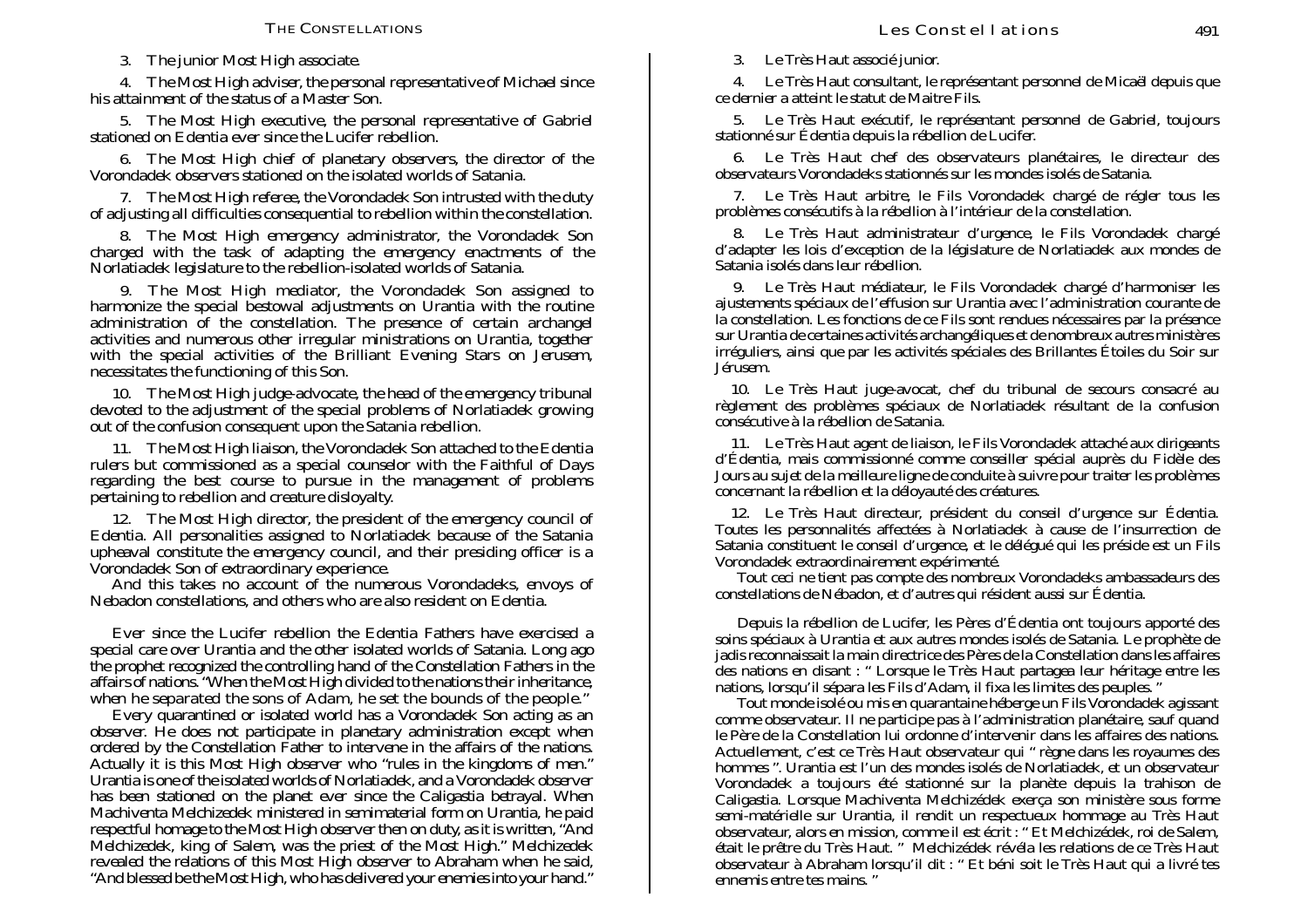### 6. THE GARDENS OF GOD

The system capitals are particularly beautified with material and mineral constructions, while the universe headquarters is more reflective of spiritual glory, but the capitals of the constellations are the acme of morontia activities and living embellishments. On the constellation headquarters worlds living embellishment is more generally utilized, and it is this preponderance of life botanic artistry—that causes these worlds to be called "the gardens of God."

About one half of Edentia is devoted to the exquisite gardens of the Most Highs, and these gardens are among the most entrancing morontia creations of the local universe. This explains why the extraordinarily beautiful places on the inhabited worlds of Norlatiadek are so often called "the garden of Eden."

Centrally located in this magnificent garden is the worship shrine of the Most Highs. The Psalmist must have known something about these things, for he wrote: "Who shall ascend the hill of the Most Highs? Who shall stand in this holy place? He who has clean hands and a pure heart, who has not lifted up his soul to vanity nor sworn deceitfully." At this shrine the Most Highs, on every tenth day of relaxation, lead all Edentia in the worshipful contemplation of God the Supreme.

The architectural worlds enjoy ten forms of life of the material order. On Urantia there is plant and animal life, but on such a world as Edentia there are ten divisions of the material orders of life. Were you to view these ten divisions of Edentia life, you would quickly classify the first three as vegetable and the last three as animal, but you would be utterly unable to comprehend the nature of the intervening four groups of prolific and fascinating forms of life.

Even the distinctively animal life is very different from that of the evolutionary worlds, so different that it is quite impossible to portray to mortal minds the unique character and affectionate nature of these nonspeaking creatures. There are thousands upon thousands of living creatures which your imagination could not possibly picture. The whole animal creation is of an entirely different order from the gross animal species of the evolutionary planets. But all this animal life is most intelligent and exquisitely serviceable, and all the various species are surprisingly gentle and touchingly companionable. There are no carnivorous creatures on such architectural worlds; there is nothing in all Edentia to make any living being afraid.

The vegetable life is also very different from that of Urantia, consisting of both material and morontia varieties. The material growths have a characteristic green coloration, but the morontia equivalents of vegetative life have a violet or orchid tinge of varying hue and reflection. Such morontia vegetation is purely an energy growth; when eaten there is no residual portion.

Being endowed with ten divisions of physical life, not to mention the morontia variations, these architectural worlds provide tremendous possibilities for the biologic beautification of the landscape and of the material and the morontia structures. The celestial artisans direct the native spornagia in this extensive work of botanic decoration and biologic embellishment. Whereas your artists must resort to inert paint and lifeless marble to portray their concepts, the celestial artisans and the univitatia more frequently utilize living materials to represent their ideas and to capture their ideals.

#### 6. LES JARDINS DE DIEU

Les capitales des systèmes sont surtout embellies par des constructions matérielles et minérales, tandis que le siège de l'univers reflète davantage la gloire spirituelle, mais les capitales des constellations représentent l'apogée des activités morontielles et des ornementations vivantes. Sur les mondes-sièges des constellations, on utilise plus généralement les ornements vivants, et c'est cette prépondérance de la vie—de ce génie botanique—qui les fait appeler " les jardins de Dieu ".

La moitié environ d'Édentia est consacrée aux jardins exquis des Très Hauts, et ces jardins comptent parmi les créations morontielles les plus enchanteresses de l'univers local. Cela explique pourquoi les endroits extraordinairement beaux des mondes habités de Norlatiadek sont si souvent appelés " le jardin d'Éden ".

Le sanctuaire d'adoration des Très Hauts occupe une place centrale dans ce jardin magnifique. Le Psalmiste devait en savoir quelque chose lorsqu'il écrivit : " Qui montera sur la montagne des Très Hauts ? Qui se tiendra en ce lieu saint ? Celui qui a les mains nettes et le cœur pur, celui qui n'a pas élevé son âme vers la vanité ni juré pour tromper ." Chaque dixième jour de détente, c'est à ce sanctuaire que les Très Hauts conduisent tout Édentia à l'adoration contemplatrice de Dieu le Suprême.

Les mondes architecturaux jouissent de dix formes de vie d'ordre matériel. Sur Urantia, il y a la vie végétale et la vie animale, mais, sur un monde tel qu'Édentia, les ordres matériels de la vie comportent dix divisions. Si vous pouviez voir ces dix divisions de la vie édénique, vous classeriez rapidement les trois premières comme végétales et les trois dernières comme animales, mais vous seriez totalement incapables de comprendre la nature des quatre groupes intermédiaires de formes

Même la vie nettement animale est très différente sur Édentia de celle des mondes évolutionnaires, si différente qu'il est tout à fait impossible de décrire à un mental mortel le caractère exceptionnel et la nature affectueuse de ces créatures qui ne parlent pas. Il existe des milliers et des milliers de créatures vivantes que votre imagination ne saurait se représenter. Toute la création animale d'Édentia est d'un ordre entièrement différent des espèces animales grossières des planètes évolutionnaires. Mais toute cette vie animale est fort intelligente et délicieusement serviable, et toutes les diverses espèces manifestent une gentillesse surprenante et un attachement touchant. Il n'y a pas de créatures carnivores sur les mondes architecturaux ; il n'existe rien sur tout Édentia qui puisse effrayer un être vivant.

La vie végétale y est aussi très différente de celle d'Urantia ; elle comporte à la fois des variétés matérielles et des variétés morontielles. Les pousses matérielles ont une coloration verte caractéristique, mais les équivalents morontiels de la vie végétale ont une couleur violette ou d'orchidée, avec des teintes et des reflets variables. Cette végétation morontielle est purement une croissance d'énergie ; quand on la mange, elle ne laisse pas de résidus. Étant dotés de dix divisions de vie physique, sans mentionner les variantes

morontielles, ces mondes architecturaux offrent d'immenses possibilités pour embellir biologiquement les paysages ainsi que les structures matérielles et morontielles. Les artisans célestes dirigent les spornagias indigènes dans cette vaste oeuvre de décoration botanique et d'embellissement biologique. Vos artistes sont obligés de recourir à de la peinture inerte et à du marbre sans vie pour décrire les concepts, mais les artisans célestes et les univitatias emploient plus fréquemment des matériaux vivants pour représenter leurs idées et fixer leurs idéaux.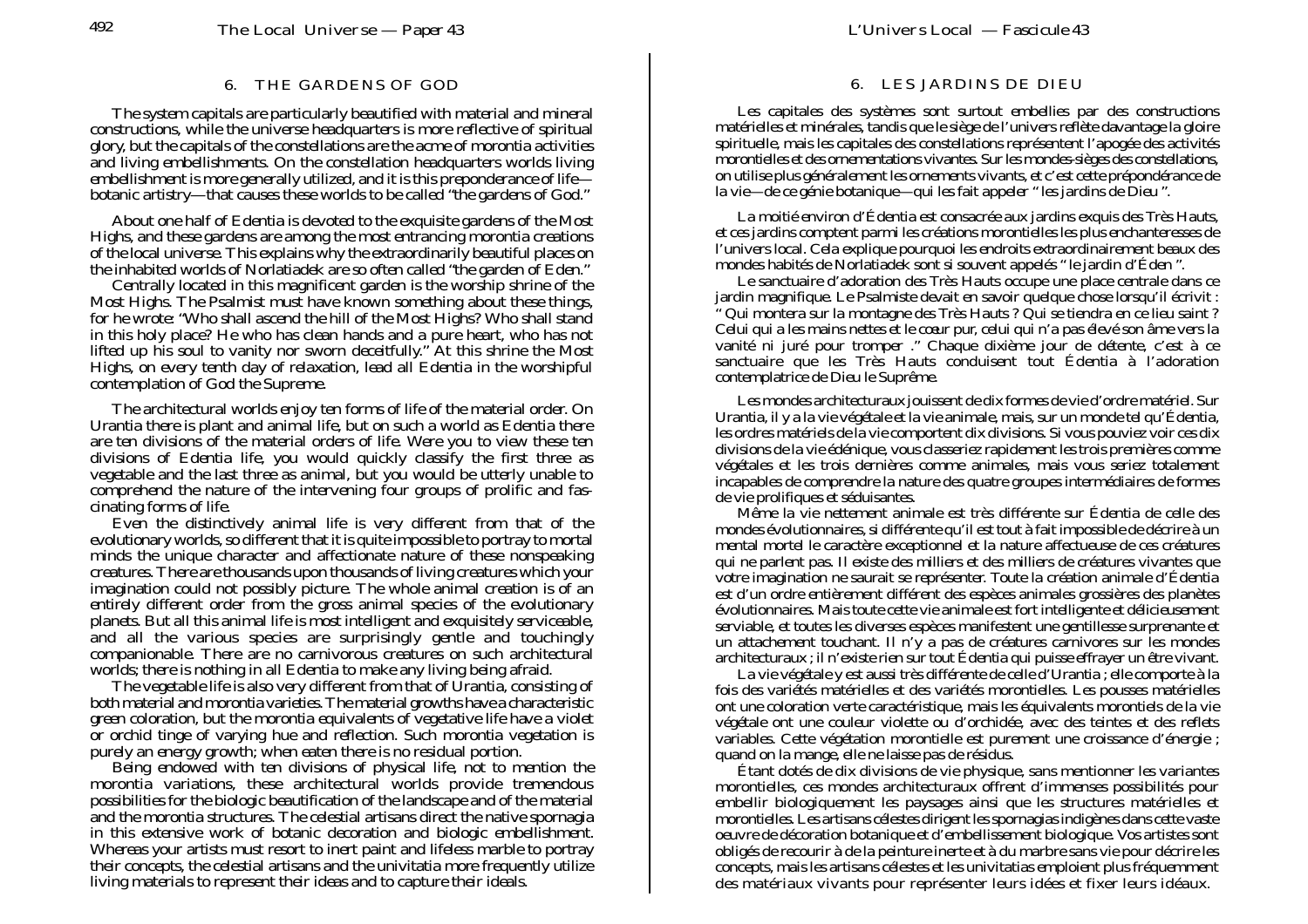If you enjoy the flowers, shrubs, and trees of Urantia, then will you feast your eyes upon the botanical beauty and the floral grandeur of the supernal gardens of Edentia. But it is beyond my powers of description to undertake to convey to the mortal mind an adequate concept of these beauties of the heavenly worlds. Truly, eye has not seen such glories as await your arrival on these worlds of the mortal-ascension adventure.

#### 7. THE UNIVITATIA

Univitatia are the permanent citizens of Edentia and its associated worlds, all seven hundred seventy worlds surrounding the constellation headquarters being under their supervision. These children of the Creator Son and the Creative Spirit are projected on a plane of existence in between the material and the spiritual, but they are not morontia creatures. The natives of each of the seventy major spheres of Edentia possess different visible forms, and the morontia mortals have their morontia forms attuned to correspond with the ascending scale of the univitatia each time they change residence from one Edentia sphere to another as they pass successively from world number one to world number seventy.

Spiritually, the univitatia are alike; intellectually, they vary as do mortals; in form, they much resemble the morontia state of existence, and they are created to function in seventy diverse orders of personality. Each of these orders of univitatia exhibits ten major variations of intellectual activity, and each of these varying intellectual types presides over the special training and cultural schools of progressive occupational or practical socialization on some one of the ten satellites which swing around each of the major Edentia worlds.

These seven hundred minor worlds are technical spheres of practical education in the working of the entire local universe and are open to all classes of intelligent beings. These training schools of special skill and technical knowledge are not conducted exclusively for ascending mortals, although morontia students constitute by far the largest group of all those who attend these courses of training. When you are received on any one of the seventy major worlds of social culture, you are immediately given clearance for each of the ten surrounding satellites.

In the various courtesy colonies, ascending morontia mortals predominate among the reversion directors, but the univitatia represent the largest group associated with the Nebadon corps of celestial artisans. In all Orvonton no extra-Havona beings excepting the Uversa abandonters can equal the univitatia in artistic skill, social adaptability, and co-ordinating cleverness.

These citizens of the constellation are not actually members of the artisan corps, but they freely work with all groups and contribute much to making the constellation worlds the chief spheres for the realization of the magnificent artistic possibilities of transition culture. They do not function beyond the confines of the constellation headquarters worlds.

## 8. THE EDENTIA TRAINING WORLDS

The physical endowment of Edentia and its surrounding spheres is wellnigh perfect; they could hardly equal the spiritual grandeur of the spheres of Salvington, but they far surpass the glories of the training worlds of Jerusem. All

Si vous aimez les fleurs, les arbustes et les arbres d'Urantia, alors vous réjouirez vos yeux de la beauté botanique et de la grandeur florale des jardins célestes d'Édentia. Malheureusement, mes facultés de description sont impuissantes à transmettre au mental mortel un concept adéquat de ces beautés des mondes célestes. En vérité, l'œil n'a jamais vu des gloires semblables à celles qui attendent votre arrivée sur ces mondes de l'aventure de l'ascension des mortels.

#### 7. LES UNIVITATIAS

Les univitatias sont les citoyens permanents d'Édentia et de ses mondes associés ; tous les sept-cent-soixante-dix mondes qui entourent le siège de la constellation étant placés sous leur supervision. Ces enfants du Fils Créateur et de l'Esprit Créatif sont projetés sur un plan d'existence intermédiaire entre le matériel et le spirituel, mais ne sont pas des créatures morontielles. Les natifs de chacune des soixante-dix sphères majeures d'Édentia possèdent des formes visibles différentes. Quant aux formes morontielles des mortels, elles sont mises au diapason de l'échelle ascendante des univitatias à chaque changement de sphère de résidence, à mesure que ces ascendeurs passent successivement du monde numéro un au monde numéro soixante-dix.

Spirituellement, les univitatias sont tous semblables ; intellectuellement, ils varient comme les mortels ; par leur forme, ils se rattachent beaucoup à l'état d'existence morontiel ; ils sont créés pour fonctionner en soixante-dix ordres différents de personnalité. Chacun de ces ordres d'univitatias présente dix variantes majeures d'activité intellectuelle, et chacun de ces types intellectuels variés régit les écoles spéciales éducatives et culturelles de socialisation progressive dans la pratique ou le métier sur l'un des dix satellites qui tournent autour de chacun des mondes majeurs d'Édentia.

Ces sept-cents mondes mineurs sont des sphères techniques d'instruction pratique concernant les opérations de l'univers local tout entier, et elles sont ouvertes à toutes les classes d'êtres intelligents. Ces écoles, où l'on enseigne des spécialités et des connaissances techniques, ne sont pas organisées exclusivement pour les mortels ascendants, bien que les étudiants morontiels constituent de loin le groupe le plus nombreux de ceux qui les fréquentent. Quand on vous reçoit sur l'un des soixante-dix mondes majeurs de culture sociale, on vous donne en même temps l'autorisation de visiter les dix satellites qui l'entourent.

Dans les diverses colonies de courtoisie, les ascendeurs morontiels prédominent parmi les directeurs de la rétrospection, mais les univitatias représentent le groupe le plus important associé au corps des artisans célestes de Nébadon. Dans tout Orvonton, nul être extérieur à Havona, sauf les abandontaires d'Uversa, ne peut rivaliser avec les univitatias sous les rapports de l'habileté artistique, de l'adaptabilité sociale et de l'intelligence coordonnatrice.

Ces citoyens de la constellations ne sont pas effectivement membres du corps des artisans, mais ils travaillent librement avec tous les groupes et contribuent beaucoup à faire des mondes des constellations les sphères principales pour la réalisation des magnifiques possibilités artistiques de la culture de transition. Les univitatias n'opèrent pas au delà des mondes-sièges des constellations.

# 8. LES MONDES ÉDUCATIFS D'ÉDENTIA

Édentia et les sphères qui l'entourent ont reçu une dotation physique à peu près parfaite. Elles ne sauraient guère atteindre la grandeur spirituelle des sphères de Salvington, mais elles dépassent de loin les gloires des mondes éducatifs de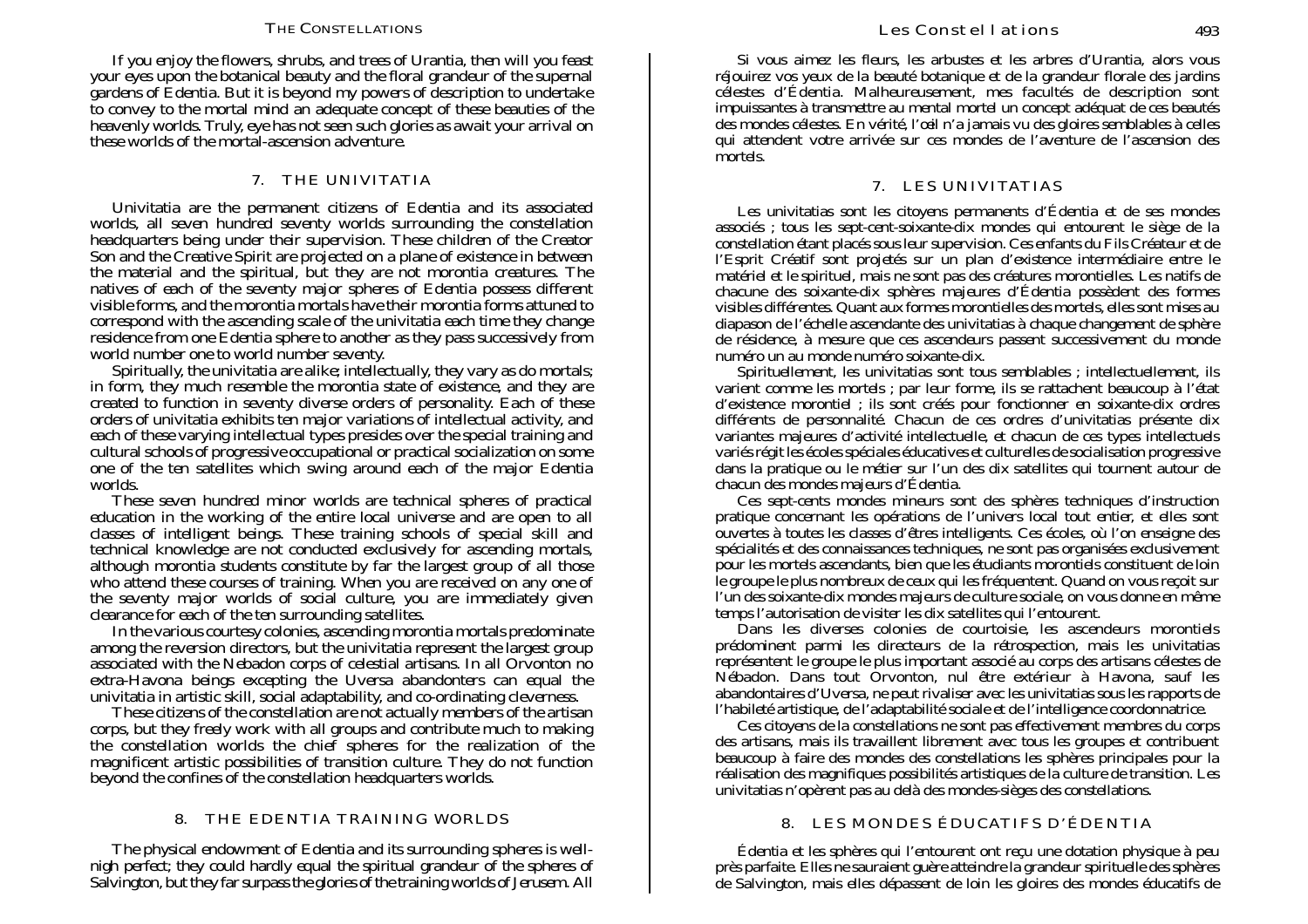these Edentia spheres are energized directly by the universal space currents, and their enormous power systems, both material and morontial, are expertly supervised and distributed by the constellation centers, assisted by a competent corps of Master Physical Controllers and Morontia Power Supervisors.

The time spent on the seventy training worlds of transition morontia culture associated with the Edentia age of mortal ascension, is the most settled period in an ascending mortal's career up to the status of a finaliter; this is really the typical morontia life. While you are re-keyed each time you pass from one major cultural world to another, you retain the same morontia body, and there are no periods of personality unconsciousness.

Your sojourn on Edentia and its associated spheres will be chiefly occupied with the mastery of group ethics, the secret of pleasant and profitable interrelationship between the various universe and superuniverse orders of intelligent personalities.

On the mansion worlds you completed the unification of the evolving mortal personality; on the system capital you attained Jerusem citizenship and achieved the willingness to submit the self to the disciplines of group activities and co-ordinated undertakings; but now on the constellation training worlds you are to achieve the real socialization of your evolving morontia personality. This supernal cultural acquirement consists in learning how to:

1. Live happily and work effectively with ten diverse fellow morontians, while ten such groups are associated in companies of one hundred and then federated in corps of one thousand.

2. Abide joyfully and co-operate heartily with ten univitatia, who, though similar intellectually to morontia beings, are very different in every other way. And then must you function with this group of ten as it co-ordinates with ten other families, which are in turn confederated into a corps of one thousand univitatia.

3. Achieve simultaneous adjustment to both fellow morontians and these host univitatia. Acquire the ability voluntarily and effectively to cooperate with your own order of beings in close working association with a somewhat dissimilar group of intelligent creatures.

4. While thus socially functioning with beings like and unlike yourself, achieve intellectual harmony with, and make vocational adjustment to, both groups of associates.

5. While attaining satisfactory socialization of the personality on intellectual and vocational levels, further perfect the ability to live in intimate contact with similar and slightly dissimilar beings with ever-lessening irritability and ever-diminishing resentment. The reversion directors contribute much to this latter attainment through their group-play activities.

6. Adjust all of these various socialization techniques to the furtherance of the progressive co-ordination of the Paradise-ascension career; augment universe insight by enhancing the ability to grasp the eternal goal-meanings concealed within these seemingly insignificant time-space activities.

7. And then, climax all of these procedures of multisocialization with the concurrent enhancement of spiritual insight as it pertains to the augmentation of all phases of personal endowment through group spiritual association and morontia co-ordination. Intellectually, socially, and spiritually two moral creaJérusem. Toutes les sphères d'Édentia sont activées directement par les courants universels de l'espace, et leurs énormes systèmes de pouvoir, aussi bien matériels que morontiels, sont supervisés et répartis avec compétence par les centres de pouvoir des constellations, assistés par un corps qualifié de Maitres Contrôleurs Physiques et de Superviseurs de Pouvoir Morontiel.<br>Le temps passé sur les soixante-dix mondes éducatifs de culture morontielle

transitionnelle, associé à l'âge de l'ascension mortelle sur Édentia, représente la période la plus calme de la carrière d'un mortel ascendant jusqu'à ce qu'il ait atteint le statut de finalitaire ; c'est vraiment la vie morontielle typique. Vous êtes réaccordés chaque fois que vous passez d'un monde culturel majeur à un autre, mais vous conservez

le même corps morontiel sans jamais perdre conscience de votre personnalité. Votre séjour sur Édentia et ses sphères associées se passera principalement à maitriser l'éthique de groupe, le secret des relations agréables et profitables entre les divers ordres universels et superuniversels de personnalités intelligentes.

Sur les mondes des maisons, vous avez parachevé l'unification de la personnalité mortelle évoluante ; sur la capitale du système, vous avez obtenu la citoyenneté de Jérusem et accepté volontairement de soumettre votre moi aux disciplines des activités de groupe et des entreprises coordonnées ; maintenant, sur les mondes éducatifs des constellations, il vous faut parvenir à la réalisation sociale de votre personnalité morontielle évoluante. Cette acquisition de la culture céleste consiste à apprendre à :

1. Vivre heureux et travailler efficacement avec dix compagnons morontiels divers, en même temps que dix groupes semblables sont associés en compagnies de cent, et ensuite fédérés en un corps de mille compagnons.

2. Habiter joyeusement et coopérer sincèrement avec dix univitatias qui, s'ils sont intellectuellement similaires aux êtres morontiels, sont très différents sous tous les autres rapports. Et il vous faut ensuite fonctionner avec ce groupe de dix pendant qu'il se coordonne avec dix autres familles, lesquelles sont à leur tour confédérées en un corps de mille univitatias.

3. Réussir à vous adapter simultanément à vos compagnons morontiels et à vos hôtes univitatias. Acquérir l'aptitude à coopérer volontairement et efficacement avec les êtres de votre ordre en association étroite de travail avec un groupe de créatures intelligentes quelque peu dissemblables.

4. Pendant que vous fonctionnez ainsi socialement avec des êtres qui vous sont semblables et dissemblables, établir une harmonie intellectuelle et un ajustement professionnel avec vos deux groupes d'associés.

5. En même temps que vous parvenez à une socialisation satisfaisante de votre personnalité sur les plans intellectuel et professionnel, perfectionner davantage votre aptitude à vivre en contact intime avec des êtres semblables et légèrement dissemblables avec une irritabilité toujours moindre et un ressentiment toujours décroissant. Les directeurs de la rétrospection contribuent beaucoup à ce dernier résultat par leurs activités de jeux en groupes.

6. Ajuster toutes ces techniques de socialisation variées de manière à faire progresser la coordination de la carrière d'ascension au Paradis. Accroitre votre perspicacité de compréhension de l'univers en rehaussant l'aptitude à saisir l'éternelle signification des buts, cachée dans ces activités d'espace-temps apparemment insignifiantes.

7. Enfin, porter à leur apogée toutes ces procédures de multisocialisation concurremment avec l'élévation de la clairvoyance spirituelle telle qu'elle se rattache à l'augmentation de toutes les phases de la dotation personnelle par des associations spirituelles de groupes et par la coordination morontielle. Intellectuellement, socialement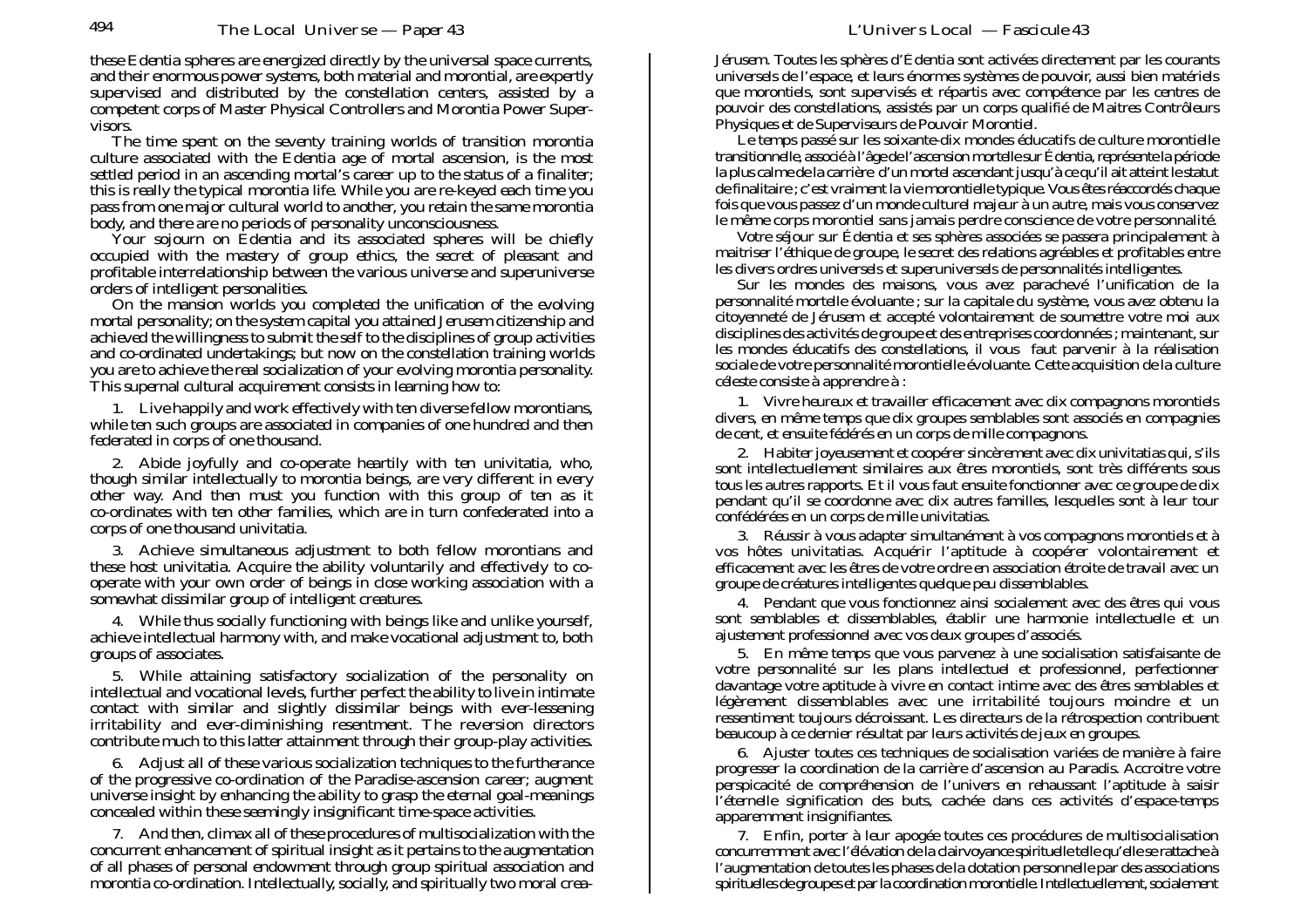tures do not merely double their personal potentials of universe achievement by partnership technique; they more nearly quadruple their attainment and accomplishment possibilities.

We have portrayed Edentia socialization as an association of a morontia mortal with a univitatia family group consisting of ten intellectually dissimilar individuals concomitant with a similar association with ten fellow morontians. But on the first seven major worlds only one ascending mortal lives with ten univitatia. On the second group of seven major worlds two mortals abide with each native group of ten, and so on up until, on the last group of seven major spheres, ten morontia beings are domiciled with ten univitatia. As you learn how better to socialize with the univitatia, you will practice such improved ethics in your relations with your fellow morontia progressors.

As ascending mortals you will enjoy your sojourn on the progress worlds of Edentia, but you will not experience that personal thrill of satisfaction which characterizes your initial contact with universe affairs on the system headquarters or your farewell touch with these realities on the final worlds of the universe capital.

#### 9. CITIZENSHIP ON EDENTIA

After graduation from world number seventy, ascending mortals take up residence on Edentia. Ascenders now, for the first time, attend the "assemblies of Paradise" and hear the story of their far-flung career as it is depicted by the Faithful of Days, the first of the Supreme Trinity-origin Personalities they have met.

This entire sojourn on the constellation training worlds, culminating in Edentia citizenship, is a period of true and heavenly bliss for the morontia progressors. Throughout your sojourn on the system worlds you were evolving from a near-animal to a morontia creature; you were more material than spiritual. On the Salvington spheres you will be evolving from a morontia being to the status of a true spirit; you will be more spiritual than material. But on Edentia, ascenders are midway between their former and their future estates, midway in their passage from evolutionary animal to ascending spirit. During your whole stay on Edentia and its worlds you are "as the angels"; you are constantly progressing but all the while maintaining a general and a typical morontia status.

This constellation sojourn of an ascending mortal is the most uniform and stabilized epoch in the entire career of morontia progression. This experience constitutes the prespirit socialization training of the ascenders. It is analogous to the prefinaliter spiritual experience of Havona and to the preabsonite training on Paradise.

Ascending mortals on Edentia are chiefly occupied with the assignments on the seventy progressive univitatia worlds. They also serve in varied capacities on Edentia itself, mainly in conjunction with the constellation program concerned with group, racial, national, and planetary welfare. The Most Highs are not so much engaged in fostering individual advancement on the inhabited worlds; they rule in the kingdoms of men rather than in the hearts of individuals.

And on that day when you are prepared to leave Edentia for the Salvington career, you will pause and look back on one of the most beautiful and most re-

#### Les Constellations 495

et spirituellement, lorsque deux créatures morales emploient la technique de l'association, elles font plus que doubler leur potentiel personnel d'aboutissement universel ; c'est plutôt au quadruple qu'elles portent leur réussite et leurs possibilités d'accomplissement.

Nous avons dépeint la socialisation d'Édentia comme une association d'un mortel morontiel avec un groupe familial d'univitatias composé de dix individus intellectuellement dissemblables, doublée d'une association similaire avec dix compagnons morontiels. Mais, sur les sept premiers mondes majeurs, un seul mortel ascendant vit avec dix univitatias. Sur le second groupe de sept mondes majeurs, deux mortels demeurent avec chaque groupe indigène de dix, et ainsi de suite jusqu'au dernier groupe de sept mondes majeurs, où dix êtres morontiels vivent avec dix univitatias. À mesure que vous apprendrez à mieux établir vos relations sociales avec les univitatias, vous mettrez en pratique votre éthique améliorée dans vos relations avec les compagnons morontiels qui progressent avec vous.

de progrès d'Edentia, mais vous ne ressentirez pas ce frisson de satisfaction personnelle qui caractérise votre contact initial avec les affaires de l'univers sur les mondes-sièges du système, ou votre dernier contact d'adieu à ces réalités sur les mondes finals de la capitale de l'univers.

# 9. LA CITOYENNETÉ SUR ÉDENTIA

Après être sorti diplômé du monde numéro soixante-dix, les mortels ascendants établissent leur résidence sur Édentia. Maintenant, pour la première fois, les ascendeurs assistent aux " assemblées du Paradis " et entendent l'histoire de leur vaste carrière décrite par le Fidèle des Jours, la première des Personnalités Suprêmes issues de la Trinité qu'ils aient rencontrée.

Ce séjour entier sur les mondes éducatifs de la constellation, avec son apogée dans la citoyenneté d'Édentia, est une période de vraie félicité céleste pour les morontiels qui progressent. Pendant tout votre séjour sur les mondes des systèmes, vous avez évolué du stade presque animal à celui de créature morontielle ; vous étiez plus matériels que spirituels. Sur les sphères de Salvington, vous évoluerez du stade de créature morontielle au statut de véritable esprit ; vous serez plus spirituels que matériels. Mais, sur Édentia, les ascendeurs se trouvent à mi-chemin entre leur état antérieur et leur état futur, à mi-chemin de leur passage d'animal évolutionnaire à celui d'esprit ascendant. Durant tout le temps que vous passerez sur Édentia et ses mondes, vous êtes " semblables aux anges " ; vous progressez constamment, mais en conservant toujours un statut morontiel général et typique.

Ce séjour d'un ascendeur dans la constellation est la période la plus uniforme et la plus stable de toute sa carrière de progression morontielle. Cette expérience constitue l'éducation des ascendeurs en ce qui concerne la socialisation préspirituelle. Elle est analogue à l'expérience spirituelle préfinalitaire dans Havona et à l'entrainement préabsonite au Paradis.

Sur Édentia, les ascendeurs mortels sont principalement occupés à leurs affectations sur les soixante-dix mondes progressifs des univitatias. Ils servent aussi en des capacités diverses sur Édentia elle-même, principalement en liaison avec le programme de la constellation concernant le bien-être des groupes, des races, des nations et des planètes. Les Très Hauts s'occupent relativement peu de l'avancement individuel sur les mondes habités ; ils règnent dans les royaumes des hommes plutôt que dans le cœur des individus. Et, le jour où vous serez prêt à quitter Édentia pour la carrière de Salvington,

vous ferez une pause et vous contemplerez rétrospectivement l'une de vos plus